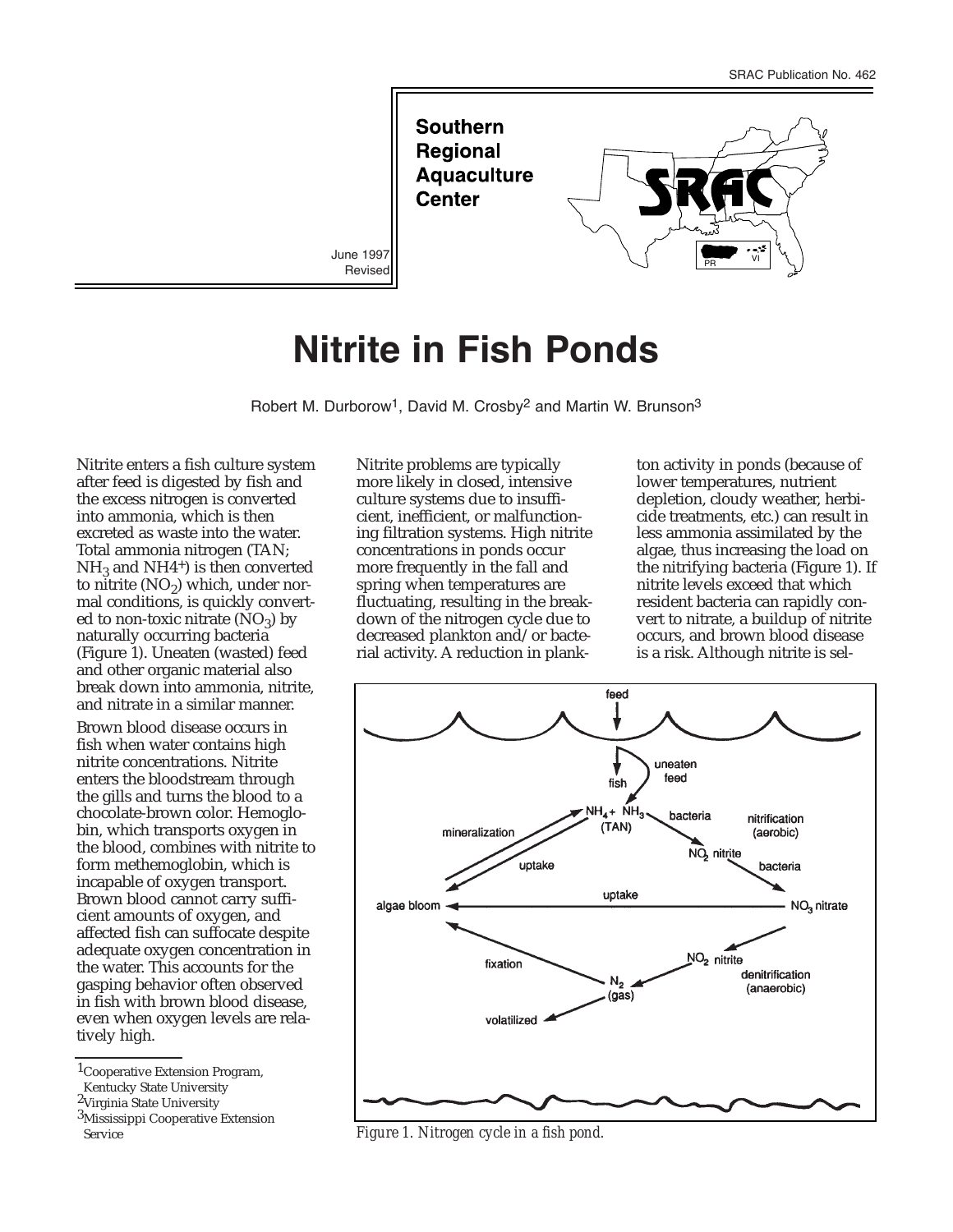dom a problem in systems with high water exchange rates or good filtration, systems should be monitored year-round, and managed when necessary, to prevent severe economic loss from brown blood in any fish culture facility.

# **Susceptibility of fish species to nitrite toxicity**

Largemouth and smallmouth bass, as well as bluegill and green sunfish, are resistant to high nitrite concentrations. The Centrarchids apparently are able to effectively prevent nitrite from entering the gills, but most other warmwater fishes grown in the Southeast apparently concentrate nitrite in the blood. Catfish and tilapia, for example, are fairly sensitive to nitrite, and trout and other coolwater fish are sensitive to extremely small amounts of nitrite. Goldfish and fathead minnows fall in between catfish and bass in their susceptibility to brown blood disease resulting from high nitrite levels. Striped bass and its hybrids appear sensitive to nitrite, but little is known about the relative sensitivity compared to other species.

## **Treatment and prevention**

Since this is a nitrogen-related problem, the most obvious preventive measure is to reduce or minimize the amount of nitrogen incorporated into the system by reducing feeding rates. However, in modern intensive pond or closed system fish culture with high densities and rapid growout, longterm feed reduction is not considered by most farmers as a viable option. Luckily, although we often cannot prevent the occurrence of high nitrite, its effects can be minimized or neutralized safely and economically.

Sodium chloride (common salt, NaCl) is used to "treat" brown blood disease. Calcium chloride can also be used but is typically more expensive. The chloride portion of salt competes with nitrite for absorption through the gills.

Maintaining at least a 10 to 1 ratio of chloride to nitrite in a pond effectively prevents nitrite from entering catfish. Where catfish (or other fish) have bacterial and/or parasite diseases, their sensitivity to nitrite may be greater, and a higher chloride-to-nitrite ratio may be needed to afford added protection from nitrite invasion into the bloodstream. As a general rule, catfish producers strive to maintain at least 100 ppm chloride in pond waters as "insurance" against high spikes of nitrite concentration. Culturists of other species may want to assume that nitrite is a potential problem and use salt as an insurance buffer as well.

## **How to calculate the amount of salt needed**

Before treatment rates can be calculated, chloride and nitrite concentrations in the water, as well as pond or tank volume, must be determined. Commercially available water quality test kits can be used. Contact your Extension fisheries or aquaculture specialist for assistance in locating sources for test kits and conducting and interpreting these tests.

The amount of salt needed for the pond can be calculated using the following formulas:

### **Formula 1**

*(10 x pond nitrite concentration) - (pond chloride concentration) = parts per million (ppm) of chloride to add to the pond*

The number "10" used in this formula is the minimum desired chloride:nitrite ratio number. It is used here to get a 10 to 1 chloride to nitrite ratio. If a higher ratio is desired, substitute the higher number for the 10.

If the answer is zero or a negative number, chloride concentration is sufficient to prevent brown blood disease.

Use the answer from Formula 1 above in the following formula:

#### **Formula 2**

*Surface acres x average depth in feet x ppm of chloride to add to the pond x 4.5 = pounds of salt (NaCl) needed to add to the pond*

You need 4.5 pounds of salt to increase the chloride concentration by 1 ppm in an acre-foot of water.

#### **Example**

The following readings are obtained from a 20-acre catfish pond with an average depth of 4 feet:

4 ppm nitrite 15 ppm chloride

#### **Use Formula 1:**

*(10 x 4 ppm nitrite) - 15 ppm chloride in the pond = 40 - 15 = 25 ppm chloride to add to the pond*

#### **Now use Formula 2:**

*20 acres x 4 feet average depth x 25 ppm chloride to add to the pond x 4.5 = 9,000 pounds of salt needed to add to the pond*

## **Application of salt**

Distribute the salt evenly and quickly when fish are suffering from brown blood disease. Farmers have used feed trucks, airplanes, paddle wheels, and front-end loaders to distribute salt. It takes about 24 hours after salt is applied to a pond for the brown blood condition to be alleviated.

A good water quality monitoring program can help prevent brown blood disease. Pond water should be checked for nitrite two to three times a week during fall and spring, and at least weekly the remainder of the year. We recommend maintaining a chloride-tonitrite ratio of at least 10:1 for catfish. Check ponds daily during a known high nitrite incident, even if adequate chlorides are in the ponds. Also check chloride after periods of heavy rain or active flushing from well water; both these events can dilute chloride concentrations and reduce the chloride:nitrite ratio.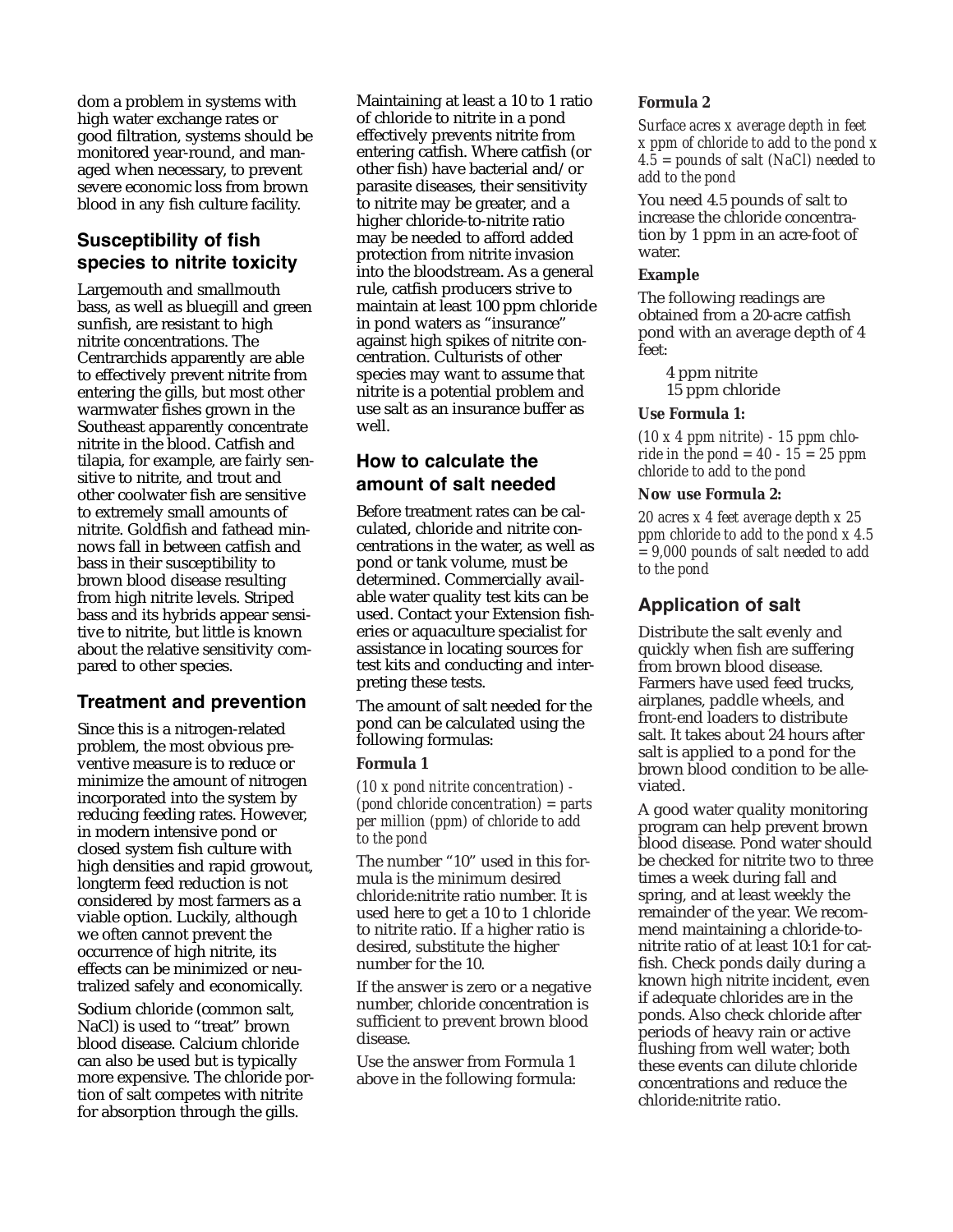Nitrite can increase very suddenly, so it is advisable to keep a 100 ppm chloride concentration at all times to act as a buffer when nitrite suddenly increases. This is a standard practice in the catfish industry, and incidents of brown blood disease in catfish ponds have become very rare. As an example, if your water has a chloride concentration of 20 ppm and you want to increase it to 100 ppm, simply add 80 ppm chloride to your pond. Use Formula 2 to calculate the pounds of salt needed.

Another way to help manage brown blood disease is by checking total ammonia nitrogen (TAN) concentrations in ponds every week. Every 1 ppm TAN can convert to 3 ppm nitrite in a relatively short period. High TAN levels can alert the farmer to anticipate nitrite problems within a few

days, and nitrite problems can thus be predicted and then prevented.

In many areas, water contains high natural concentrations of chloride, and addition of salt as "insurance" is not needed. Water should still be monitored frequently, however, since chloride levels can fluctuate widely and frequently.

## **Outlook**

Brown blood disease can be prevented, or at least minimized, by close monitoring of nitrite, chloride, and TAN, and by maintaining the proper chloride-to-nitrite ratio. If brown blood disease does occur, the condition can be reversed by adding salt to the water. Catfish (and likely other fish) surviving brown blood disease or nitrite stress are more susceptible to bacterial infections, anemia (white-lip or no-blood), and other stress-related diseases. Secondary problems, such as Aeromonas and Columnaris bacterial infections, often occur 1 to 3 weeks after brown blood disease occurs.

Research is currently underway to determine whether even higher levels of chloride may be beneficial in reducing sub-lethal, chronic stress on fish from nitrite or other stressing factors. Results have thus far indicated significant advantages to maintaining chloride levels as high as practically possible.